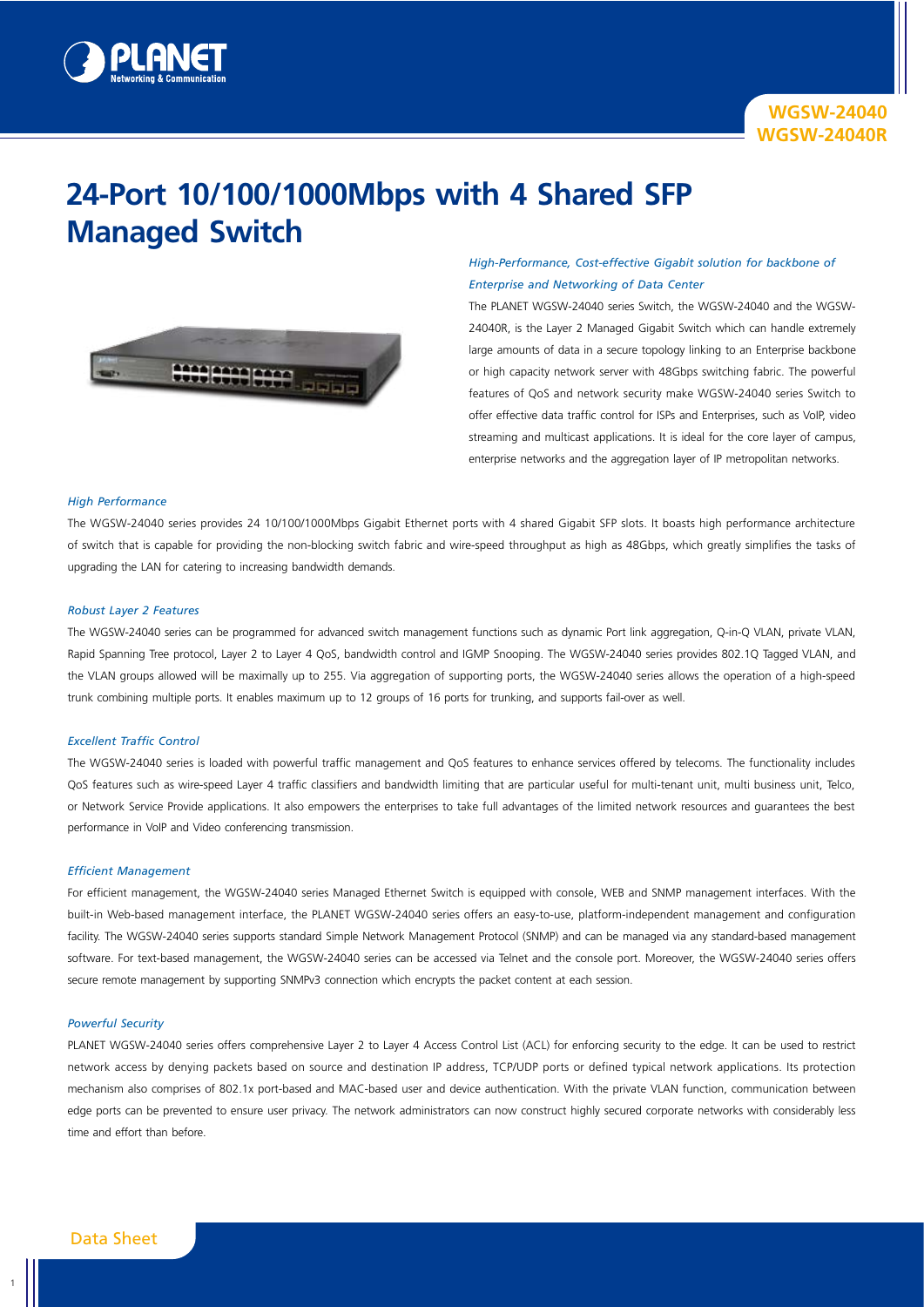

## *Flexibility and Extension Solution*

The four mini-GBIC slots built in the WGSW-24040 series are compatible with 1000Base-SX/LX and WDM SFP (Small Factor Pluggable) fiber-optic modules. The distance can be extended from 550 meters (Multi-Mode fiber) up to above 10/50/70/120 kilometers (Single-Mode fiber or WDM fiber). They are well suited for applications within the enterprise data centers and distributions.

#### *AC / DC Power Redundant to Ensure Continuous Operation ( WGSW-24040R )*

Particularly for the WGSW-24040R, it is equipped with one 100~240V AC power supply unit and one DC -48V power supply unit to provide an enhanced reliable and scalable redundant power supply installation. The continuous power system is specifically designed to fultill the demands of high tech facilities requiring the highest power integrity. The -48V DC power supply implemented makes WGSW-24040R the telecom level device that can be located at the electronic room.

## **Applications**

#### *High Performance Backbone / Server Farm Switch*

Gigabit Ethernet supported equipment had become the fundamental unit of Enterprises and Network servers. With up to 48Gigabits per second of nonblocking switch fabric, the WGSW-24040 can easily provide the high bandwidth required from now on. It can easily provide a local, high bandwidth and Gigabit Ethernet network for backbone of enterprises or Telecoms. With its port trunking function, a 16 GB fat pipe is provided for connecting to the backbone if required. It is ideal to be used as a server farm switch connecting servers. With the four SFP ports, the WGSW-24040 provides the uplink to the edge network through Gigabit Ethernet LX/SX SFP modules.

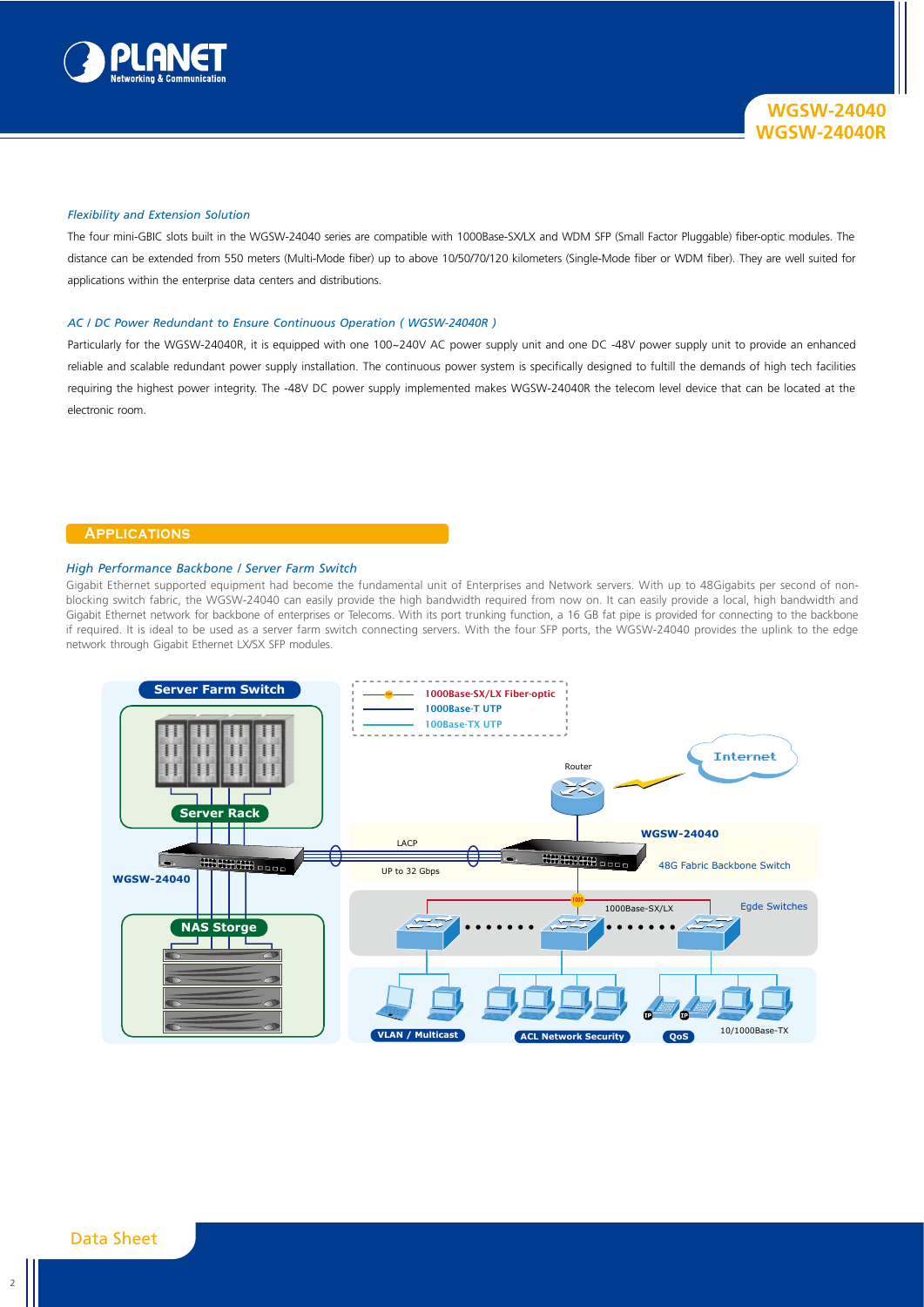

## *Department / Edge Security and QoS Switch*

- The WGSW-24040 improves the network efficiency and protects the network clients with the powerful features:
- Layer 2 to Layer 4 security
- QoS
- 802.1x Port-Based and MAC-Based network access authentication security
- Multicast IGMP Snooping



## *FTTX / MAN application Switch*

The WGSW-24040 series applies the double tag VLAN (Q-in-Q) technology to provide low cost and easy operation for service providers carrying traffic for multiple customers across their networks. With SNMPv3 and RMON groups support, the SNMPv3 security structure in the WGSW-24040 consists of various security models, with each model having its own security levels for the ISP and Service Provider.



3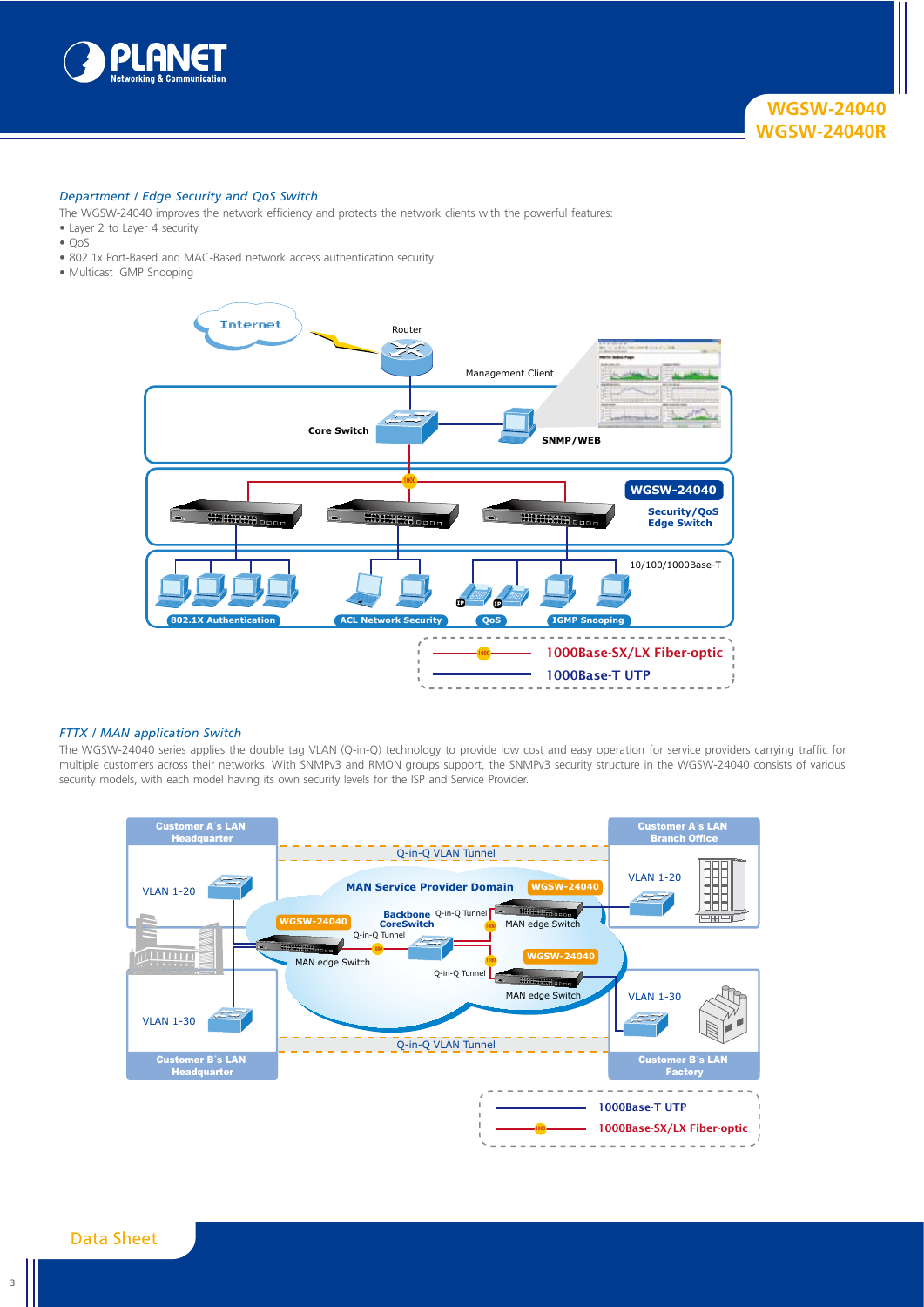

## **Key Features**

## *Physical Port*

- 24-Port 10/100/1000Base-T Gigabit Ethernet RJ-45
- 4 mini-GBIC/SFP slots, shared with Port-21 to Port-24
- Console interface for Switch basic management and setup
- Layer 2 Features

# *Layer 2 Features*

- Complies with the IEEE 802.3, IEEE 802.3u, IEEE 802.3ab, IEEE 802.3z Gigabit Ethernet standard
- Supports Auto-negotiation and Half-Duplex / Full-Duplex modes for all 10Base-T/100Base-TX and 1000Base-T ports.
- Auto-MDI/MDI-X detection for each RJ-45 port
- Prevents packet loss with back pressure (Half-Duplex) and IEEE 802.3x PAUSE frame flow control (Full-Duplex)
- High performance of Store-and-Forward architecture, broadcast storm control and runt/CRC filtering eliminates erroneous packets to optimize the network bandwidth
- 8K MAC address table, automatic source address learning and ageing
- 1392Kbytes embedded memory for packet buffers
- Support VLAN
- − IEEE 802.1Q Tagged VLAN
- − Up to 255 VLANs groups, out of 4041 VLAN IDs
- − Provider Bridging (VLAN Q-in-Q) support (IEEE 802.1ad)
- − Private VLAN Edge (PVE)
- Support Spanning Tree Protocol
- − STP, IEEE 802.1d (Spanning Tree Protocol)
- − RSTP, IEEE 802.1w (Rapid Spanning Tree Protocol)
- Support Link Aggregation
- − 802.3ad Link Aggregation Control Protocol (LACP)
- − Cisco ether-channel (Static Trunk)
- − Maximum 12 trunk groups, up to 16 ports per trunk group
- − Up to 32Gbps bandwidth(Duplex Mode)
- Provide Port Mirror (many-to-1)
- Port Mirroring to monitor the incoming or outgoing traffic on a particular port

## *Quality of Service*

- 4 priority queues on all switch ports.
- Supports for strict priority and weighted round robin (WRR) CoS policies
- Ingress Shaper and Egress Rate Limit per port bandwidth control
- Traffic-policing policies on the switch port

## *Multicast*

- Supports IGMP Snooping v1, v2 and v3
- Querier mode support

#### *Security*

- IEEE 802.1x Port-Based / MAC-Based network access authentication
- IP-Based Access Control List (ACL)
- MAC-Based Access Control List
- Static MAC

#### *Management*

- WEB-based, Telnet, Console Command Line management
- Accesses through SNMPv1, v2c and v3 security set and get requests.
- Built-in Trivial File Transfer Protocol (TFTP) client
- BOOTP and DHCP for IP address assignment
- Firmware upload/download via HTTP / TFTP
- SNTP (Simple Network Time Protocol)
- Link Layer Discovery Protocol (LLDP) Protocol
- PLANET Smart Discovery Utility for deploy management

## *Redundant Power System ( WGSW-24040R)*

- 100~240V AC / -48V DC Dual power redundant
- Active-active redundant power failure protection
- Backup of catastrophic power failure on one supply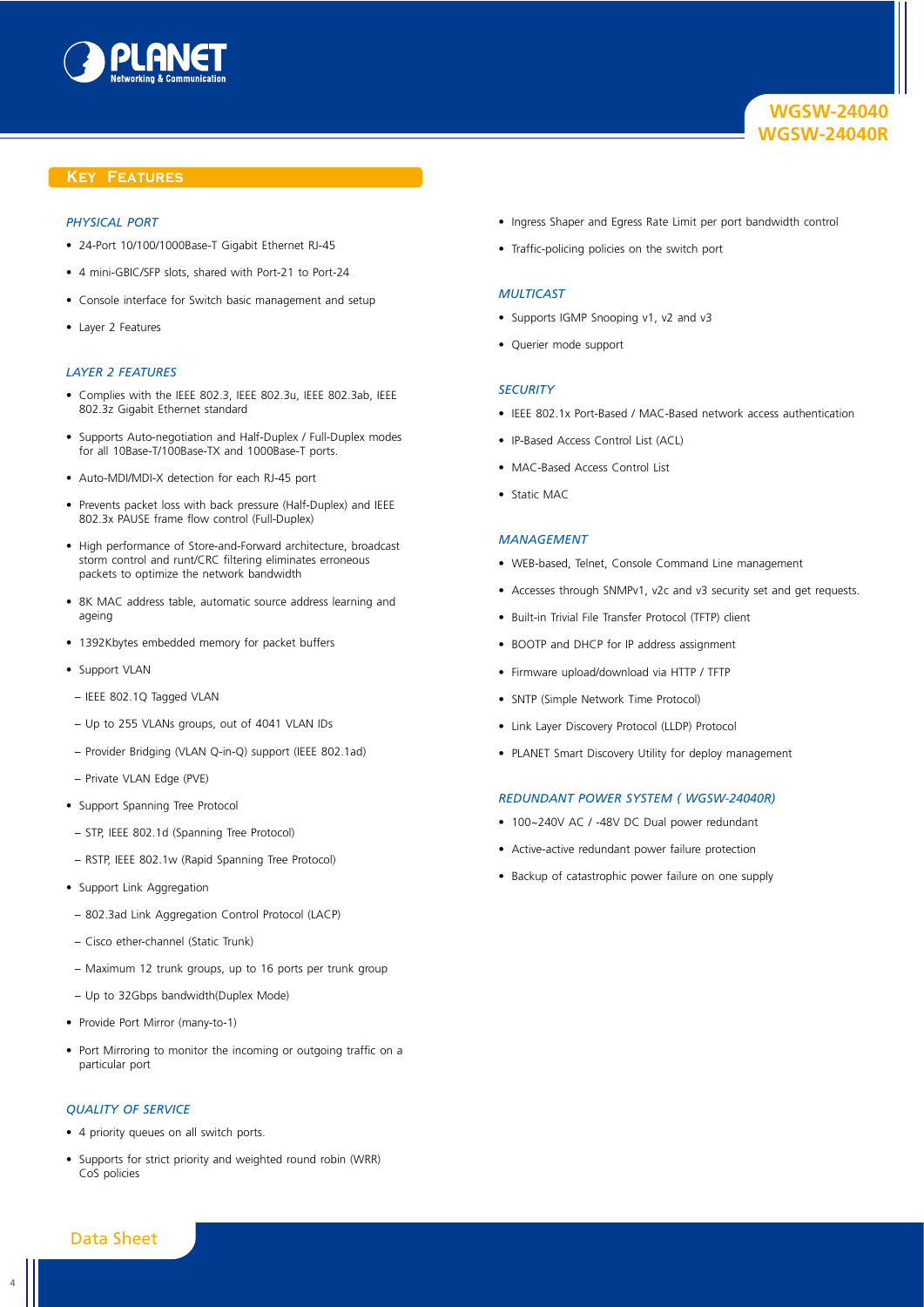

**WGSW-24040 WGSW-24040R**

# **Specification**

| Product<br>Model                                 | 24-Port 10/100/1000Mbps with 4 Shared SFP Managed Switch<br>WGSW-24040 / WGSW-24040R                    |
|--------------------------------------------------|---------------------------------------------------------------------------------------------------------|
| <b>Hardware Specification</b>                    |                                                                                                         |
| <b>Copper Ports</b>                              | 24 10/100/1000Base-T RJ-45 Auto-MDI/MDI-X ports                                                         |
| SFP/mini-GBIC Slots                              | 4 SFP interfaces, shared with Port-21 to Port-24<br>Store-and-Forward                                   |
| <b>Switch Processing Scheme</b><br>Switch Fabric |                                                                                                         |
| <b>Address Table</b>                             | 48Gbps / non-blocking<br>8K entries                                                                     |
| Share data Buffer                                | 1392 kilobytes                                                                                          |
|                                                  | IEEE 802.3x Pause Frame for Full-Duplex                                                                 |
| <b>Flow Control</b>                              | Back pressure for Half-Duplex                                                                           |
| Jumbo Frame                                      | 10Kbytes                                                                                                |
| LED                                              | Power, 1000 Link/Act, 100 Link/Act, SFP Link                                                            |
| Dimension (W x D x H)                            | 440 x 200 x 44.5 mm, 1U height                                                                          |
| Weight                                           | 3.3 KG                                                                                                  |
| Power Consumption                                | Max. 30 watts / 102 BTU                                                                                 |
|                                                  | WGSW-24040                                                                                              |
|                                                  | - 100~240V AC, 50/60Hz                                                                                  |
| Power Requirement                                | <b>WGSW-24040R</b>                                                                                      |
|                                                  | - 100~240V AC, 50/60Hz                                                                                  |
|                                                  | - -48V DC @ 0.6A, Range: -30 $\sim$ -60V DC                                                             |
| Layer 2 function                                 |                                                                                                         |
| <b>System Configuration</b>                      | Console, Telnet, Web Browser, SNMPv1, v2c and v3                                                        |
|                                                  | Port disable/enable                                                                                     |
| Port configuration                               | Auto-negotiation 10/100/1000Mbps full and half duplex mode selection<br>Flow Control disable / enable   |
|                                                  | Bandwidth control on each port                                                                          |
|                                                  | Display each port's speed duplex mode, link status, Flow control status. Auto negotiation status, trunk |
| <b>Port Status</b>                               | status                                                                                                  |
|                                                  | 802.1Q Tagged Based VLAN ,up to 255 VLAN groups                                                         |
| <b>VLAN</b>                                      | Q-in-Q                                                                                                  |
|                                                  | Private VLAN<br>IEEE 802.3ad LACP / Static Trunk                                                        |
| Port Trunking                                    | Support 12 groups of 16-Port trunk support                                                              |
|                                                  | 4-level priority queue for switching                                                                    |
|                                                  | Traffic classification based, Strict priority and WRR                                                   |
|                                                  | - TCP/UDP Port Number                                                                                   |
| QoS                                              | - 802.1p priority                                                                                       |
|                                                  | - IP DSCP/TOS field                                                                                     |
|                                                  | Policy-Based QoS                                                                                        |
|                                                  | IGMP (v1/v2) Snooping, up to 255 multicast Groups                                                       |
| <b>IGMP Snooping</b>                             | IGMP Querier mode support                                                                               |
| <b>Access Control List</b>                       | IP-Based ACL / MAC-Based ACL                                                                            |
|                                                  | Up to 256 entries                                                                                       |
|                                                  | RFC-1213 MIB-II                                                                                         |
|                                                  | IF-MIB                                                                                                  |
|                                                  | RFC-1493 Bridge MIB                                                                                     |
|                                                  | RFC-1643 Ethernet MIB                                                                                   |
|                                                  | RFC-2863 Interface MIB                                                                                  |
|                                                  | RFC-2665 Ether-Like MIB                                                                                 |
| <b>SNMP MIBs</b>                                 | RFC-2819 RMON MIB (Group 1)                                                                             |
|                                                  | RFC-2737 Entity MIB                                                                                     |
|                                                  | RFC-2618 RADIUS Client MIB<br>RFC-2933 IGMP-STD-MIB ()                                                  |
|                                                  | RFC3411 SNMP-Frameworks-MIB                                                                             |
|                                                  | IEEE 802.1X PAE                                                                                         |
|                                                  | <b>LLDP</b>                                                                                             |
|                                                  | MAU-MIB                                                                                                 |
|                                                  |                                                                                                         |

Data Sheet

5